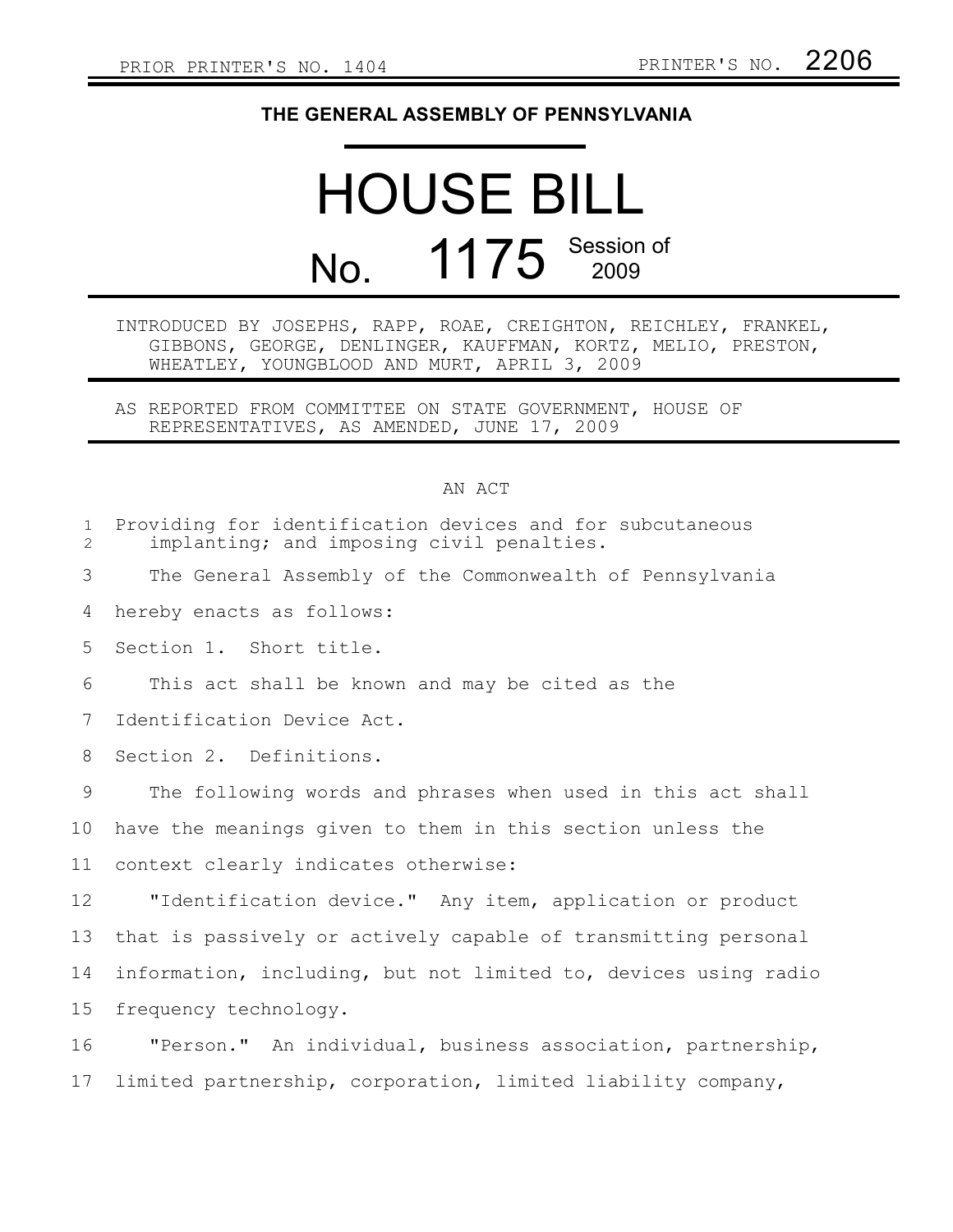trust, estate, cooperative association or other entity. "Personal information." Includes any of the following data elements to the extent that they are used alone or in conjunction with any other information used to identify an individual: (1) First or last name. (2) Address. (3) Telephone number. (4) E-mail, Internet protocol or Internet website address. (5) Date of birth. (6) Driver's license number or State identification card number. (7) Bank, credit card or other financial institution account number. (8) Any unique personal identifier contained or encoded on a health insurance, health benefit or benefit card or record issued in conjunction with any government-supported aid program. (9) Religion. (10) Ethnicity or nationality. (11) Photograph. (12) Fingerprint or other biometric identifier. (13) Social Security number. (14) Any unique personal identifier. "Require, coerce or compel." Includes physical violence, threat, intimidation, retaliation, the conditioning of any private or public benefit or care on consent to implantation, including employment, promotion or other employment benefit, or by any means that causes a reasonable person of ordinary 1 2 3 4 5 6 7 8 9 10 11 12 13 14 15 16 17 18 19 20 21 22 23 24 25 26 27 28 29 30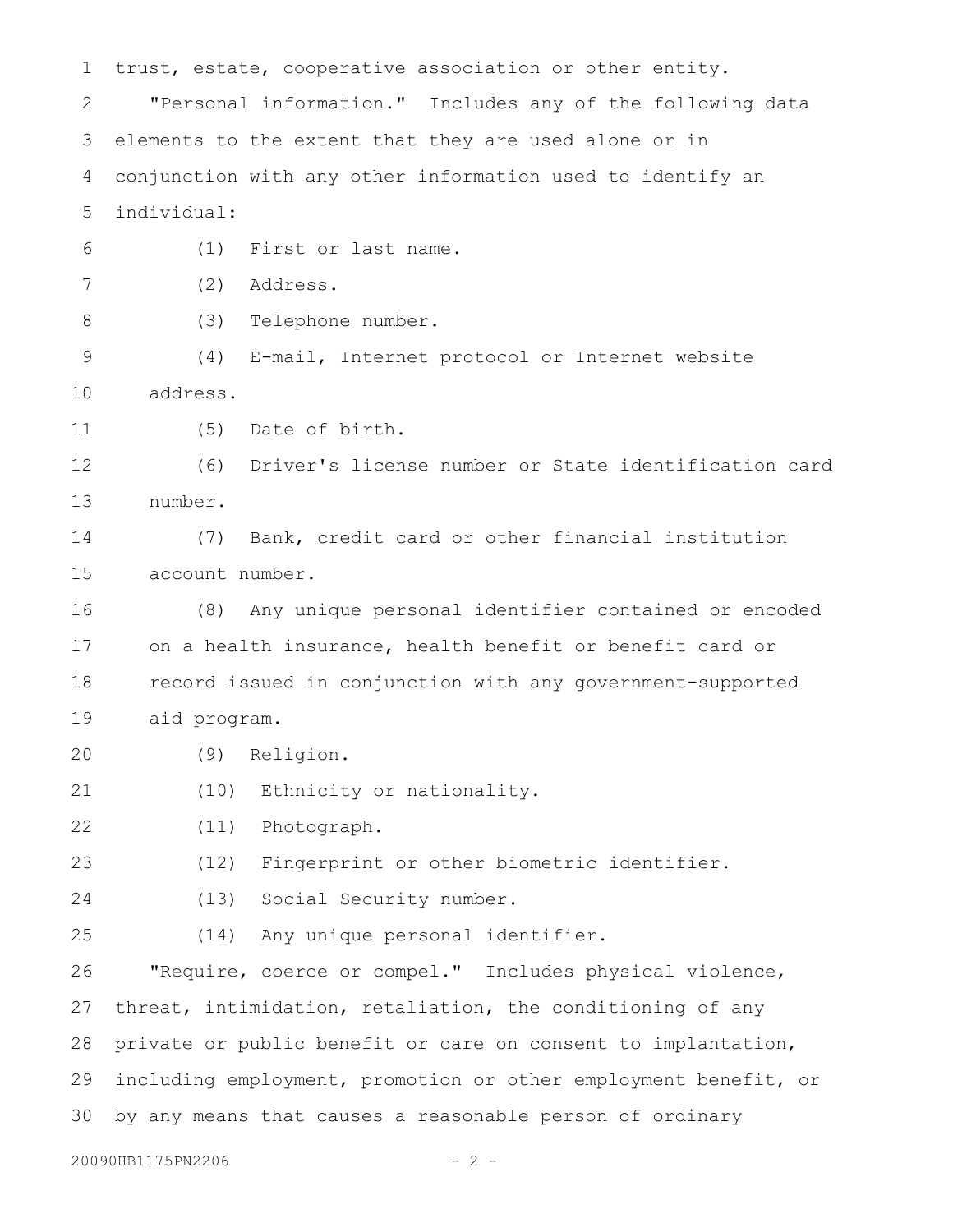susceptibilities to acquiesce to implantation when the person otherwise would not. 1 2

"Subcutaneous." Existing, performed or introduced under or on the skin. 3 4

 $\leftarrow$ 

 $\leftarrow$ 

 $\leftarrow$ 

Section 3. General rule RULES. 5

A THE FOLLOWING GUIDELINES SHALL APPLY: 6

(1) A person shall not require, coerce or compel any other individual to undergo the subcutaneous implanting of an identification device. 7 8 9

(2) NO DEVICE SHALL BE IMPLANTED OR INCORPORATED INTO THE BODY WITHOUT THE FULLY INFORMED WRITTEN CONSENT OF THE INDIVIDUAL. THE CONSENT OF A GUARDIAN, PARENT OR ATTORNEY SHALL NOT CONSTITUTE CONSENT. 10 11 12 13

(3) AN INDIVIDUAL MUST BE AT LEAST 18 YEARS OF AGE AND OF SHOULD MIND TO UNDERGO IMPLANTATION OF AN IDENTIFICATION DEVICE. 14 15 16

(4) NO ENTITY SHALL USE THE ABSENCE OF AN IDENTIFICATION DEVICE AS A BASIS FOR DISCRIMINATION FOR ANY PURPOSE, INCLUDING, BUT NOT BE LIMITED TO, HOUSING, EMPLOYMENT, VOTING AND MEDICAL CARE. 17 18 19 20

Section 4. Penalties. 21

(1) Any person who violates this act is subject to civil penalties of up to \$10,000. The civil penalty shall be no more than \$1,000 for each day the violation continues until the deficiency is corrected. That civil penalty may be assessed and recovered in a civil action brought in any court of competent jurisdiction. The court may also grant a prevailing plaintiff reasonable attorney fees and litigation costs, including, but not limited to, expert witness fees and expenses as part of the costs. 22 23 24 25 26 27 28 29 30

20090HB1175PN2206 - 3 -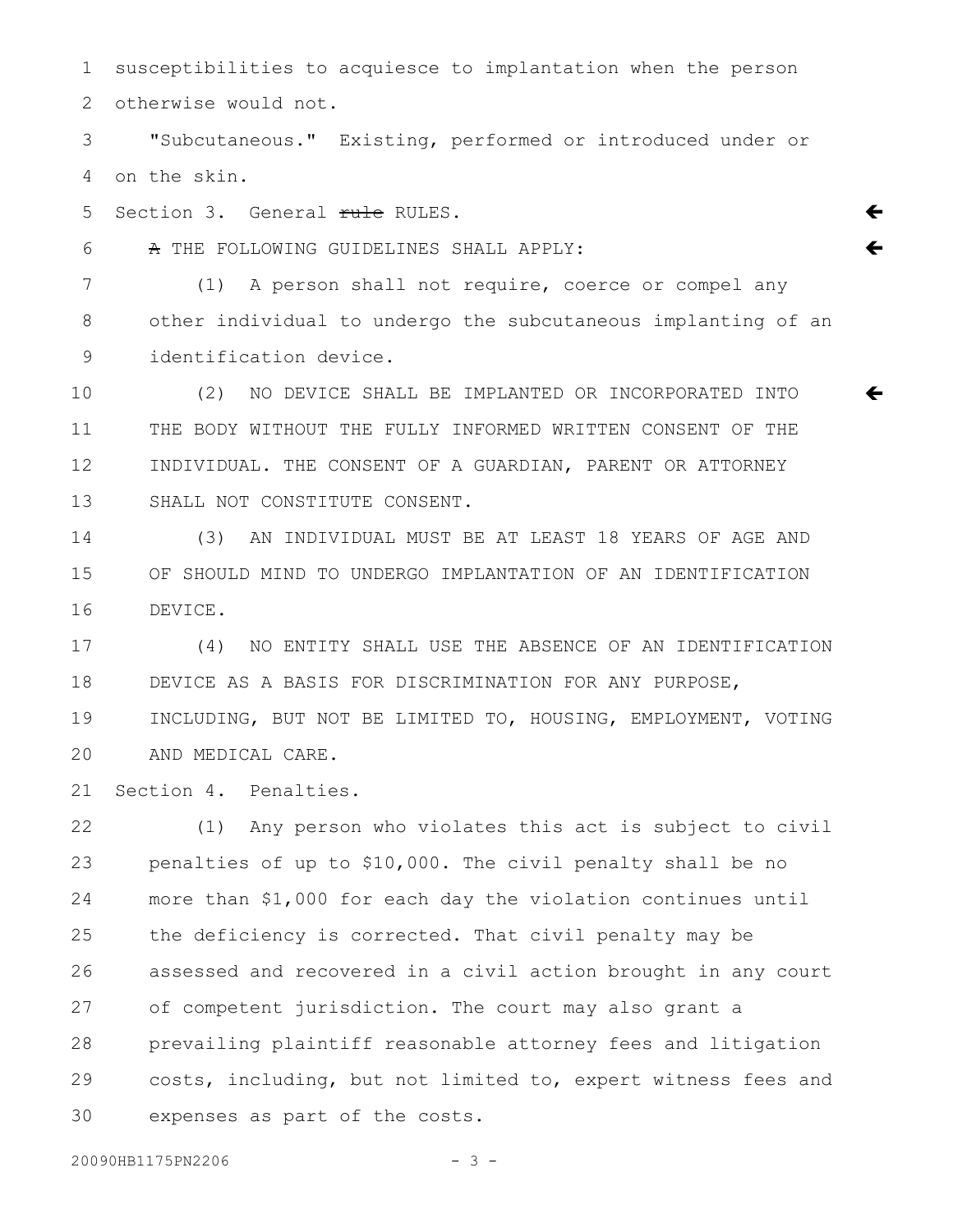(2) A person who is implanted with a subcutaneous identification device in violation of this act may bring a civil action for actual damages, compensatory damages, punitive damages, injunctive relief, any combination of those or any other appropriate relief. 1 2 3 4 5

(3) Punitive damages may also be awarded upon proof of the defendant's malice, oppression, fraud or duress in requiring, coercing or compelling the plaintiff to undergo the subcutaneous implanting of an identification device. Section 5. Limitations. 6 7 8 9 10

(1) An action brought pursuant to this section shall be commenced within three years of the date upon which the identification device was implanted. 11 12 13

(2) If the victim was a dependent adult or minor when the implantation occurred, actions brought pursuant to this section shall be commenced within three years after the date the plaintiff, or the plaintiff's guardian or parent, discovered or reasonably should have discovered the implant, or within eight years after the plaintiff attains the age of majority, whichever date occurs later. 14 15 16 17 18 19 20

(3) The statute of limitations shall not run against a dependent adult or minor plaintiff simply because a guardian ad litem has been appointed. A guardian ad litem's failure to bring a plaintiff's action within the applicable limitation period will not prejudice the plaintiff's right to do so. 21 22 23 24 25

(4) A defendant is estopped to assert a defense of the statute of limitations when the expiration of the statute is due to conduct by the defendant inducing the plaintiff to delay filing of the action, or due to threats made by the defendant causing duress upon the plaintiff. 26 27 28 29 30